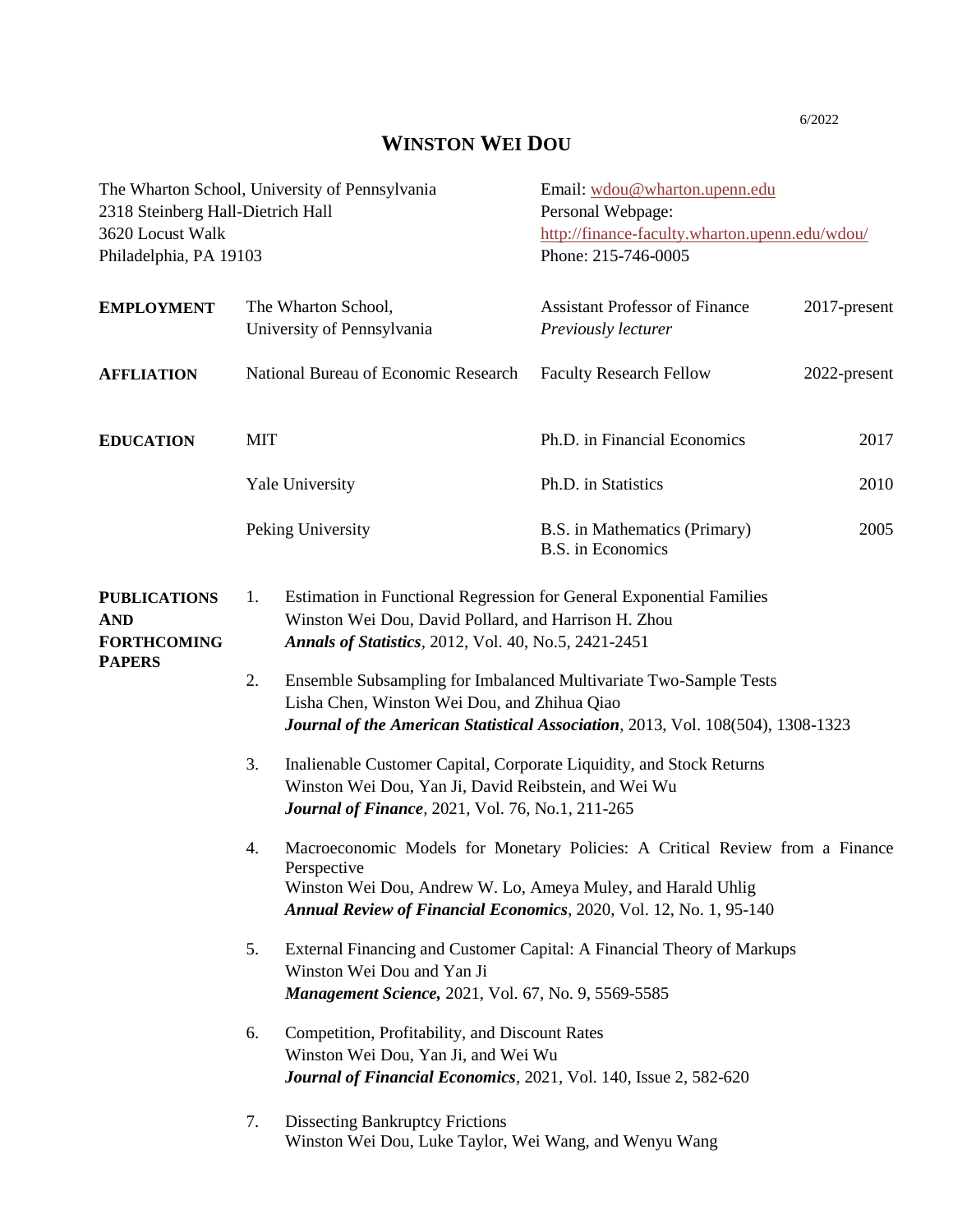*Journal of Financial Economics*, 2021, Vol. 142, Issue 3, 975-1000 **[Editor's Choice]**

|                                 | 8.  | Measuring "Dark Matter" in Asset Pricing Models<br>Hui Chen, Winston Wei Dou, and Leonid Kogan<br>Journal of Finance, forthcoming, April 2021                                       |
|---------------------------------|-----|-------------------------------------------------------------------------------------------------------------------------------------------------------------------------------------|
|                                 | 9.  | Macro-Finance Decoupling: Robust Evaluations of Macro Asset Pricing Models<br>Xu Cheng, Winston Wei Dou, and Zhipeng Liao<br>Econometrica, 2022, Vol. 90, No. 2, 685-713            |
|                                 | 10. | The Oligopoly Lucas Tree<br>Winston Wei Dou, Yan Ji, and Wei Wu<br><b>Review of Financial Studies, forthcoming, August 2021</b>                                                     |
|                                 | 11. | Macro-Finance Models with Nonlinear Dynamics<br>Winston Wei Dou, Xiang Fang, Andrew W. Lo, and Harald Uhlig<br><b>Annual Review of Financial Economics</b> , forthcoming, July 2021 |
| <b>WORKING</b><br><b>PAPERS</b> | 12. | Feedback and Contagion through Distressed Competition<br>Hui Chen, Winston Wei Dou, Hongye Guo, and Yan Ji<br>Revise and Resubmit, Journal of Finance, January 2022                 |
|                                 | 13. | Embrace or Fear Uncertainty: Growth Options, Limited Risk Sharing, and Asset Prices<br>Winston Wei Dou<br>March 2017                                                                |
|                                 | 14. | Common Fund Flows: Flow Hedging and Factor Pricing<br>Winston Wei Dou, Leonid Kogan, and Wei Wu<br>Revise and Resubmit, Journal of Finance, June 2022                               |
|                                 | 15. | The Volatility of International Capital Flows and Foreign Assets<br>Winston Wei Dou and Adrien Verdelhan<br>September 2017                                                          |
|                                 | 16. | Competition Network: Distress Spillovers and Predictable Industry Returns<br>Winston Wei Dou, Shane Johnson, Mingming A. Shao, and Wei Wu<br>May 2022                               |
|                                 | 17. | Asset Pricing with Misallocation<br>Winston Wei Dou, Yan Ji, Di Tian, and Pengfei Wang<br>January 2022                                                                              |
|                                 | 18. | The Cost of Intermediary Market Power for Distressed Borrowers<br>Winston Wei Dou, Wei Wang, and Wenyu Wang<br>May 2022                                                             |
| <b>WORK IN</b>                  | 1.  | Overshooting, Slow Recovery, and Term Structures                                                                                                                                    |

## **PROGRESS** Winston Wei Dou, Xiang Fang, and Yicheng Zhu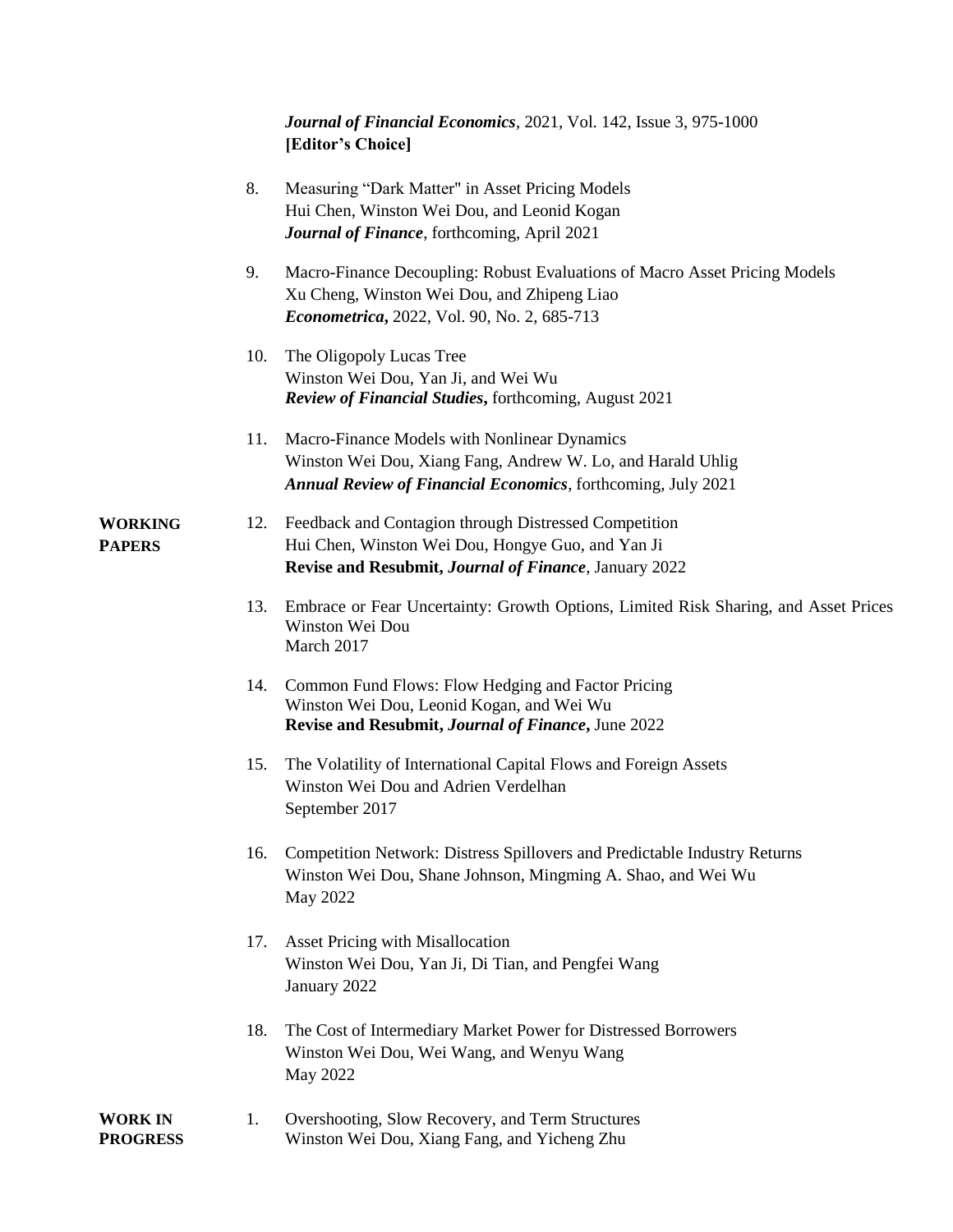**FIELDS** Primary Asset Pricing, Macro Finance, Industrial Organization, Empirical Methods Secondary Agency Conflicts, Economic Growth, Financial Institutions, Machine Learning **INDUSTRIAL EXPERIENCE** Goldman Sachs, NYC 2010 JP Morgan, NYC 2008, 2009 **FELLOWSHIPS,** 2022 Richard A. Crowell Memorial Prize, Second Prize, PanAgora Asset Management **HONORS, AND** "Competition Network: Distress Spillovers and Predictable Industry Returns" **AWARDS** 2021 CFA Institute Asia-Pacific Research Exchange Award (NZFM) "Competition Network: Distress Spillovers and Predictable Industry Returns" 2021 Jacobs Levy Center Outstanding Research Paper Prize "Dissecting Bankruptcy Frictions" 2021 PwC Finance Forum Best Paper Award "Inalienable Customer Capital, Corporate Liquidity, and Stock Returns" 2021 Wharton Dean's Research Fund Award "Mutual Funds, Competition, Innovation, and Asset Prices" 2021 Semi-finalist of FMA Conference Best Paper Award 2020 Best Paper Award on Asset Pricing at the Northern Finance Association (NFA) "Asset Pricing with Misallocation" 2020 AAII Award for the Best Paper on Investments at the Midwestern Finance Association (MFA) "The Oligopoly Lucas Tree" 2020 NASDAQ Award for the Best Paper on Asset Pricing at the Western Finance Association (WFA) "Common Fund Flows: Flow Hedging and Factor Pricing" 2019 Best Paper Award at China International Conference in Macroeconomics "Competition, Profitability, and Discount Rates" 2017-2018 Wharton Teaching Excellence Award at University of Pennsylvania 2017 Marshall Blume Prize in Financial Research by Rodney L White Center for Financial Research "Inalienable Customer Capital, Corporate Liquidity, and Stock Returns" 2016 MFM Dissertation Award by the Becker Friedman Institute "Embrace or Fear Uncertainty: Growth Options, Limited Risk Sharing, and Asset Prices" 2013 Best Paper Award at the Red Rock Finance Conference "Measuring 'Dark Matter' in Asset Pricing Models" 2013 Finance Group Award by the Department of Financial Economics at MIT 2012-2016 Student Fellow of the MFM Group at the Becker Friedman Institute 2010-2016 MIT Sloan Graduate Fellowship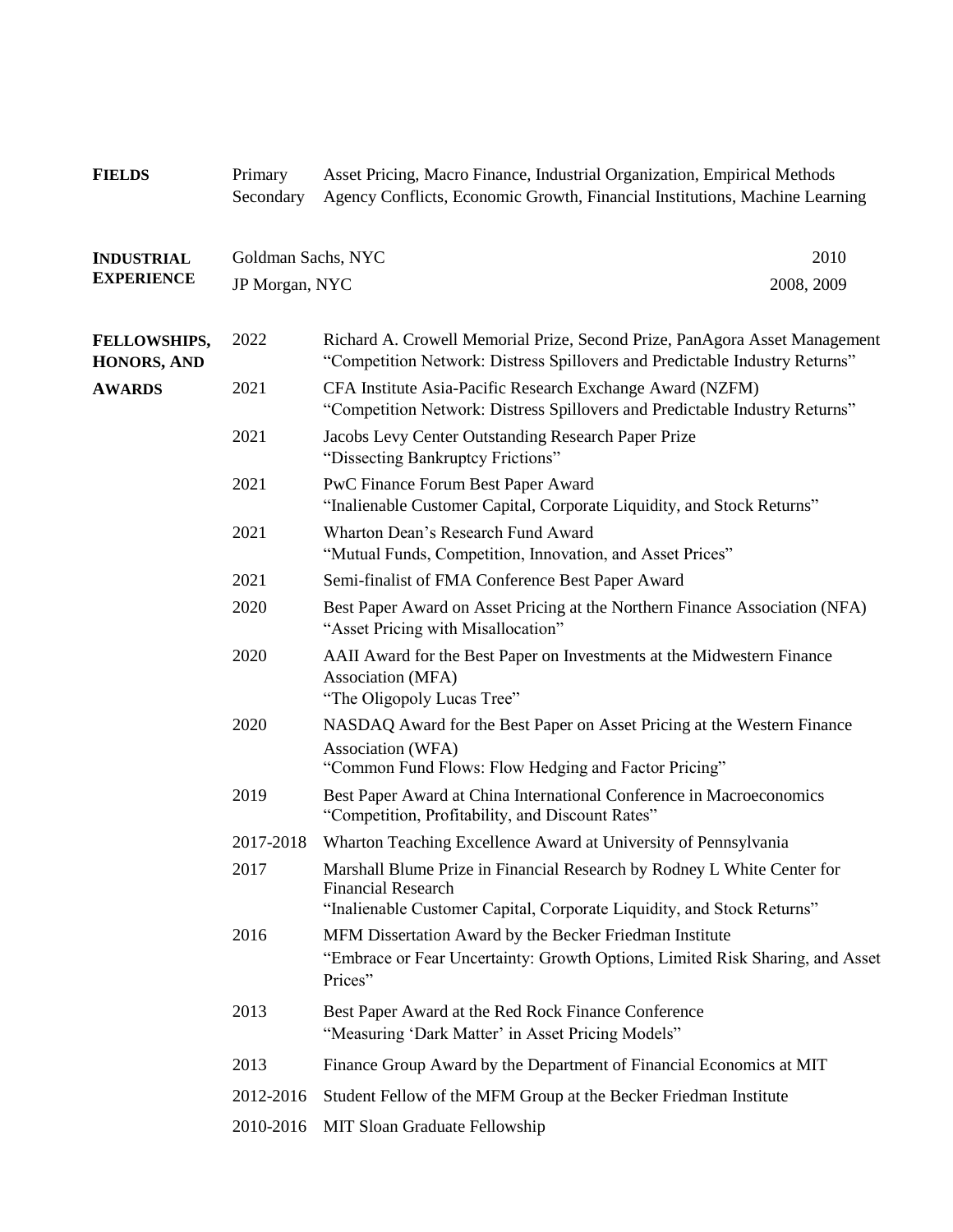|                 | 2012-2014 | <b>MIT Sarofim Fellowship</b>                                                                                  |
|-----------------|-----------|----------------------------------------------------------------------------------------------------------------|
|                 | 2009      | I. R. Savage Award by the Nonparametric Statistics Section at the American<br><b>Statistical Association</b>   |
|                 |           | "Functional Regressions for General Exponential Families"                                                      |
|                 | 2009-2010 | Vardis and Opal Fisher Fellowship by Yale University                                                           |
|                 | 2009-2010 | Yale University Dissertation Fellowship                                                                        |
|                 | 2005-2010 | Yale University Graduate Student Fellowship                                                                    |
|                 | 2003-2004 | Wu-Si Fellowship, a Highest Academic Honor at Peking University                                                |
|                 | 2003-2004 | Three-Excellence (Best Student) Award at Peking University                                                     |
|                 | 2001      | Outstanding Freshman Fellowship at Peking University                                                           |
|                 | 2001      | The First Prize (Provincial #1) in the 16th Chinese Mathematical Olympiad                                      |
| <b>RESEARCH</b> | 2022      | Research Grant Award by Mack Institute for Innovation Management                                               |
| <b>GRANT</b>    | 2021      | Insight Grants, Social Sciences and Humanities Research Council of Canada                                      |
| <b>AWARDS</b>   | 2021      | Research Grant Award by The Jacobs Levy Equity Management Center for<br><b>Quantitative Financial Research</b> |
|                 | 2021      | Research Grant Award by The Wharton Dean's Research Fund                                                       |
|                 | 2019      | Penn Undergraduate Research Mentoring Program (PURM) Award                                                     |
|                 | 2019      | Research Grant Award by Mack Institute for Innovation Management                                               |
|                 | 2018      | Research Grant Award by The Jacobs Levy Equity Management Center for<br><b>Quantitative Financial Research</b> |
|                 | 2018      | Research Grant Award by Rodney L White Center for Financial Research                                           |
|                 | 2017      | Research Grant Award by Mack Institute for Innovation Management                                               |
|                 | 2017      | Research Grant Award by Rodney L White Center for Financial Research                                           |
|                 |           |                                                                                                                |

## **EDITORIAL** *Review of Finance*  **SERVICES** Associate Editor (January 2022 – present)

**PROFESSIONAL ACTIVITIES** Referee for *Journal of Finance, Review of Financial Studies, Journal of Financial Economics, Review of Economic Studies, Annals of Statistics, Journal of Econometrics, Management Science, Review of Finance, Review of Economics and Statistics, Journal of European Economic Association, Journal of Economic Theory, Journal of Monetary Economics, Operations Research, Bernoulli, Journal of Banking and Finance, International Review of Economics and Finance, Annual Review of Financial Economics, Journal of Financial Markets, International Review of Law and Economics*

> Member of Faculty IT Steering Committee at The Wharton School 2020-2021 Faculty Panel, Wharton PhD Orientation, 2019 Finance Junior Faculty Recruiting Committee at The Wharton School 2018 Co-organizer of Micro Seminar, Finance Department at The Wharton School 2017-2018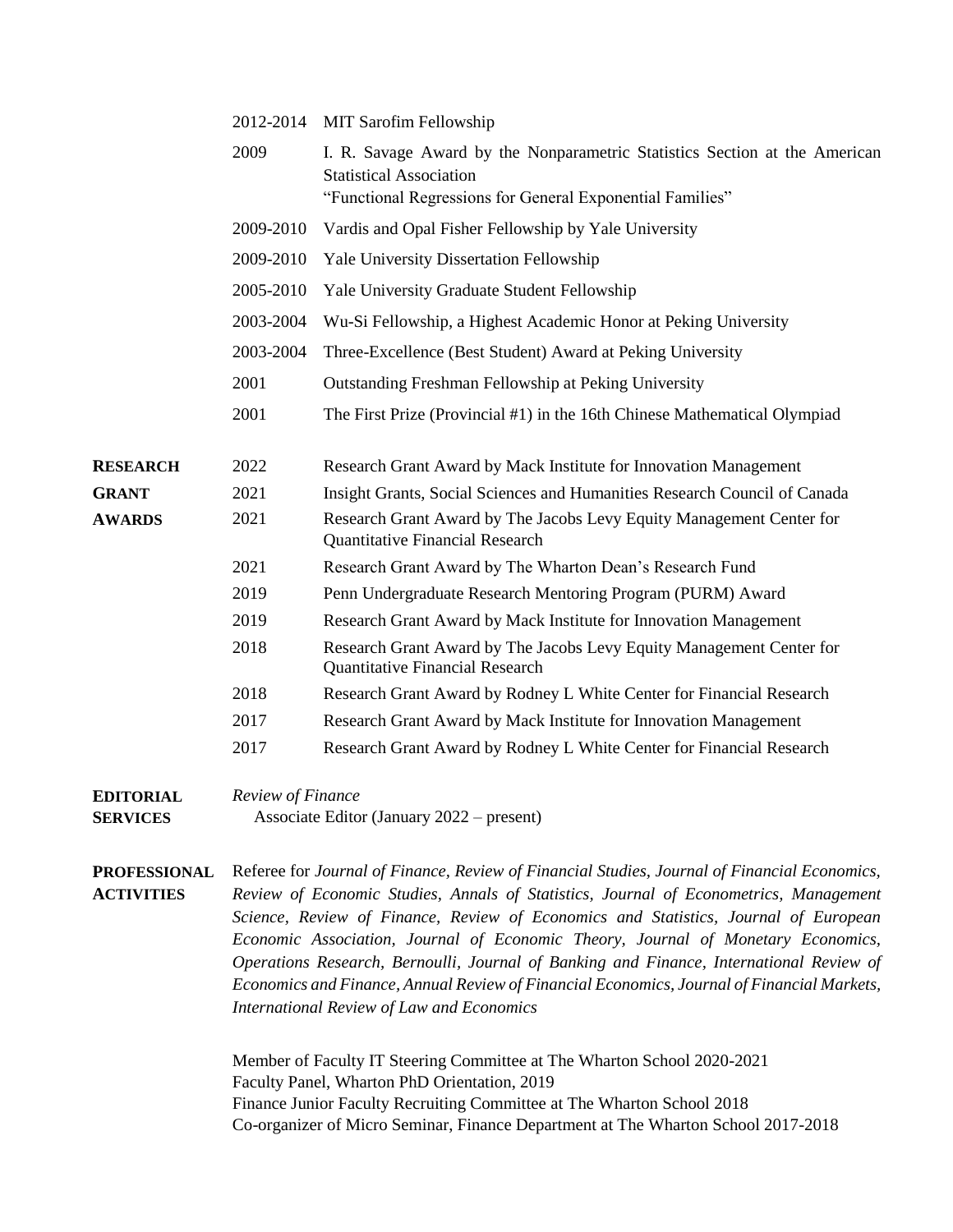Judge for the Doctoral Research Forum and Thesis Prize at MIT Sloan 2018, 2022 Organizer of Micro Lunch Seminar, Finance Department at The Wharton School 2016-2017 Organizer of Asset Pricing Reading Group, Finance Group at MIT Sloan 2011-2012

Co-organizer of the Macro-Finance Society Meeting 2021 Co-organizer of PKU/PHBS Sargent Institute Macro-Finance Workshop 2019-2022 Track Chair of the Midwest Finance Association (MFA): 2023 Session Chair on Rare Events, Econometric Society/AEA Joint Session 2020 Session Chair on Return Predictability, Midwest Financial Association Meeting 2022 Session Chair on Asset Pricing, Asian Finance Association Annual Meeting 2021 Session Chair on IO and Asset Pricing, PKU/PHBS Sargent Macro-Finance Workshop 2022 Session Chair on International Finance, European Finance Association (EFA) Meeting 2018 Session Chair on "Nonparametric Statistics and Related Fields", the 2<sup>nd</sup> IMS-China International Conference on Statistics and Probability, Weihai, China. July 2009 Program Committee of Kentucky Finance Conference 2022 Program Committee of the Western Finance Association (WFA): 2017 – present Program Committee of the European Finance Association (EFA): 2018 – present Program Committee of the Northern Finance Association (NFA): 2018 – present Program Committee of the Midwest Finance Association (MFA): 2019 – present Program Committee of the SFS Cavalcade North America: 2022 Program Committee of the Financial Intermediation Research Society (FIRS): 2022 Member of Organizing Committee, Workshop on Innovation and Inventiveness in Statistical Methodologies, New Haven, CT, USA. May 2009

| <b>INVITED</b><br><b>SEMINARS &amp;</b><br><b>CONFERENCES</b>      | 2023 | American Finance Association (AFA) Annual Meeting (discussion)                                                                                                                                                                                                                                                                                                                                                                                                                                                                                                                                                                                                                                                                                                                                                                                                                                                                                                                                                                                                                                     |
|--------------------------------------------------------------------|------|----------------------------------------------------------------------------------------------------------------------------------------------------------------------------------------------------------------------------------------------------------------------------------------------------------------------------------------------------------------------------------------------------------------------------------------------------------------------------------------------------------------------------------------------------------------------------------------------------------------------------------------------------------------------------------------------------------------------------------------------------------------------------------------------------------------------------------------------------------------------------------------------------------------------------------------------------------------------------------------------------------------------------------------------------------------------------------------------------|
| (including)<br>scheduled,<br>$* = \text{cauthor}$<br>presentation) | 2022 | Yale University (SOM), University of Washington (Foster), University of<br>Connecticut (Finance), INSEAD (Finance), Dauphine-PSL Paris (Université<br>Paris-Dauphine, seminar and 2 lectures), Jinan University (Institute for Economic<br>and Social Research), Wharton Micro Lunch Seminar, Cheung Kong Graduate<br>School of Business (CKGSB), University of Georgia (Terry)                                                                                                                                                                                                                                                                                                                                                                                                                                                                                                                                                                                                                                                                                                                    |
|                                                                    |      | The 31 <sup>st</sup> Utah Winter Finance Conference, The 20 <sup>th</sup> Macro Finance Society<br>Workshop, Stanford SITE Workshop on New Frontiers in Asset Pricing,<br>American Finance Association (AFA) Annual Meeting (2 presentations), Midwest<br>Finance Association (MFA) Annual Meeting (3 presentations and 2 discussions),<br>The 5 <sup>th</sup> World Symposium on Investment Research (discussion), The 6 <sup>th</sup> Annual<br>Young Scholars Finance Consortium, SFS Cavalcade North America<br>(presentation and discussion), Western Finance Association (WFA) Annual<br>Meeting (presentation and discussion), Financial Intermediation Research Society<br>(FIRS) Conference (2 presentations), The 12 <sup>th</sup> Summer Institute of Finance (SIF)<br>Conference, PKU/PHBS Sargent Institute Workshop in Macroeconomics and<br>Finance (discussion), WUSTL (Olin)*, Carnegie Mellon University (Tepper)*,<br>IDC Herzliya*, Peking University (Guanghua)*, University of Toronto*, Chicago<br>Booth Macro Finance Research Program (MFR) 2022 Summer Session for Young |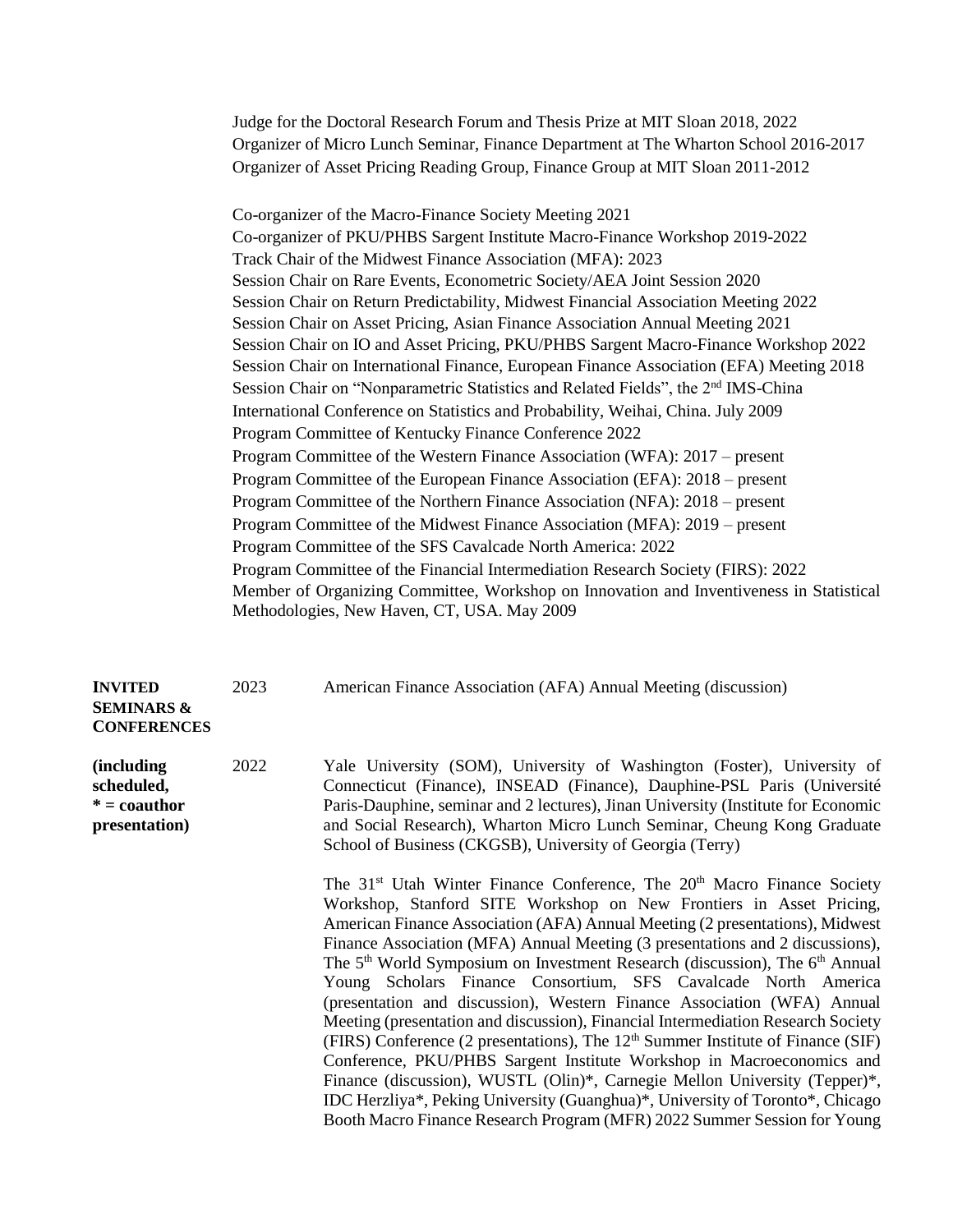Scholars (PhD student presentation)\*, North Finance Association (NFA) Annual Meeting, Tsinghua School of Economics and Management Alumni Conference\*

2021 Northwestern University (Kellogg), University of California, Berkeley (Haas), University of British Columbia (Sauder), Arizona State University (W. P. Carey), University of Southern California (Macro-Finance Reading Group), Suffolk University (Sawyer), Wharton Micro Lunch Seminar, Universidad Adolfo Ibáñez, Tsinghua University (PBC School of Finance), City University of Hong Kong (Finance), Shanghai Advanced Institute of Finance (SAIF) at Shanghai Jiao Tong University, Chinese University of Hong Kong (Economics), PanAgora Quantitative Research Institute

> The 4<sup>th</sup> Finance Symposium at INSEAD (discussion), The 5<sup>th</sup> Annual QES Global Quant and Macro Investing Conference, Stanford SITE Workshop on Macro Finance and Computation, ILE/Wharton Law and Finance Seminar (discussion), American Finance Association (AFA) Annual Meeting, Western Finance Association (WFA) Annual Meeting (presentation and discussion), The  $8<sup>th</sup>$  SAFE Asset Pricing Workshop, Midwest Finance Association (MFA) Annual Meeting, Financial Intermediation Research Society (FIRS) Conference (presentation and discussion), SFS Cavalcade North America (3 presentations), Econometric Society Summer Meeting (North America), Oxford Saïd and Risk Center at ETH Zürich Macro-finance Conference (discussion), PKU/PHBS Sargent Institute Workshop in Macroeconomics and Finance, Financial Markets and Corporate Governance Conference (3 presentations and 1 discussion), China International Conference in Finance (2 presentations), European Finance Association (EFA) Annual Meeting (2 presentations), The  $11<sup>th</sup>$  Summer Institute of Finance (SIF) Conference, The  $33<sup>rd</sup>$  Asian Finance Association Annual Meeting (5 presentations and discussion), Yale University (SOM)\*, University of Texas at Austin\*, University of Michigan (Ross)\*, University of Oxford\*, Indiana University (Kelley)\*, Peking University (Guanghua)\*, University of Southern California Reading Group\*, Smith Business Insight webinar\*, University of Pennsylvania (Econometrics Lunch)\*, University of Pittsburgh (Economics)\*, University of Texas at San Antonio\*, San Diego State University\*, Southern Denmark University (Finance)\*, Hong Kong University of Science and Technology (Finance)\*, Shanghai University of Finance and Economics\*, The 13<sup>th</sup> Annual Paul Woolley Centre (LSE/BIS) Conference\*, Tsinghua School of Economics and Management Alumni Conference\*, China Financial Research Conference (CFRC)\*, Financial Management Association (FMA) Annual Meeting\*, The  $5<sup>th</sup>$ Dongbei Econometrics Workshop\*, New Zealand Finance Meeting\*, The 34<sup>th</sup> Australasian Finance and Banking Conference\*, The 28<sup>th</sup> Finance Forum of the Spanish Finance Association\*, The 2<sup>nd</sup> Annual Boca Corporate Finance and Governance Conference\*, SWUFE International Macro-Finance Conference 2021\*, China International Conference in Macroeconomics (CICM)\*, CUHK Greater Bay Area Finance Conference\*, Society of Financial Econometrics (SoFie) Annual Conference\*, BPI and Nova SBE Conference in Corporate Bankruptcy and Restructuring\*, The 8<sup>th</sup> SUFE Conference on Financial Markets and Corporate Finance\*, NBER Asset Pricing Meeting\*

2020 Swiss Finance Institute at Ecole Polytechnique Fédérale de Lausanne (EPFL), University of Colorado Boulder (Leeds), The City University of New York (Baruch, Zicklin), Hong Kong University of Science and Technology (Finance), University of Hong Kong (Finance), Wharton Micro Lunch Seminar (2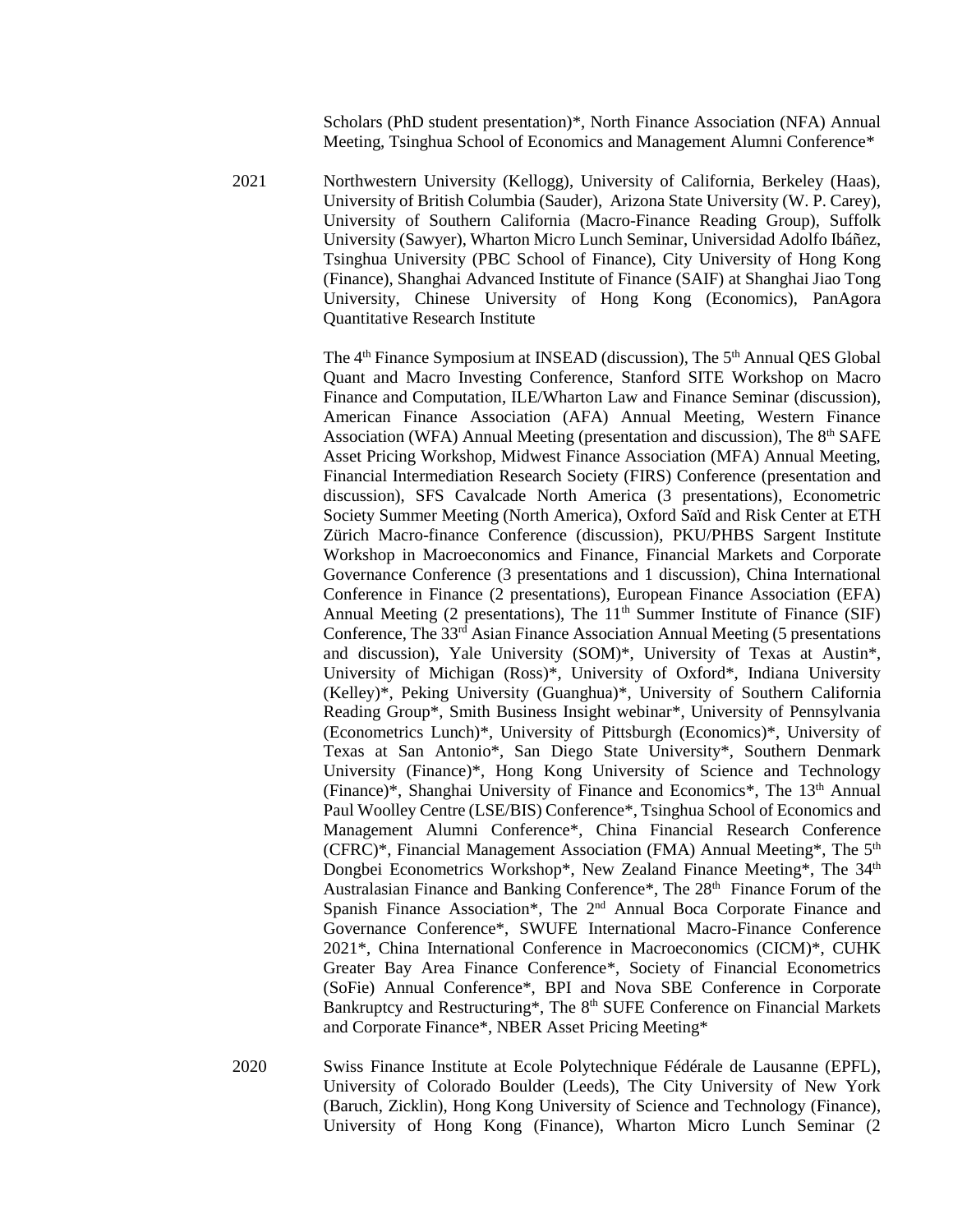presentations), Duke-UNC Triangle Macro-Finance Workshop Seminar, Wharton MLG Seminar

NBER SI Capital Markets and the Economy 2020 Meeting, The 16<sup>th</sup> Macro Finance Society Workshop, Finance, Organizations and Markets (FOM) Research Group Conference, Stanford SITE Workshop on Asset Pricing, Macro Finance, and Computation, The 7<sup>th</sup> SAFE Asset Pricing Workshop, HEC-McGill Winter Finance Workshop, The 3<sup>rd</sup> World Symposium on Investment Research, Financial Intermediation Research Society (FIRS) Conference (presentation and discussion, canceled), The 12<sup>th</sup> Florida State University SunTrust Beach Conference (canceled), Mack Institute Virtual Workshop (2 presentations), The 4<sup>th</sup> Summer Finance Workshop at the Hanqing Advanced Institute of Economics and Finance (canceled), The 17<sup>th</sup> Annual Conference on Corporate Finance at Washington University in St. Louis and WFA-CFAR, Workshop of the Discussion Group on Macro-Finance Trends, The 33<sup>rd</sup> AFBC (presentation and discussion), Western Finance Association (WFA) Conference (presentation and discussion), SFS Cavalcade North America, European Finance Association (EFA) Annual Meeting (2 presentations), Midwest Finance Association (MFA) Annual Meeting (3 presentations and 3 discussions), North Finance Association (NFA) Annual Meeting (2 presentations), RCFS/RAPS Winter Conference (discussion), The 9<sup>th</sup> Conference on Derivatives of the Canadian Derivatives Institute and HEC Montreal (discussion), Harvard University (Economics)\*, PKU/PHBS Sargent Institute\*, Singapore Management University\*, Federal Reserve Bank of Richmond\*, MIT faculty seminar\*, Cambridge University (Economics)\*, Georgia State University\*, University of Texas at Dallas\*, American Finance Association (AFA) Annual Meeting\*, Econometric Society Winter Meeting (North America)\*, Penn/NYU law and finance conference\*, Jackson Hole Finance Group Conference\*, The 12th Annual Paul Woolley Centre (LSE/BIS) Conference\*, Virtual Finance Theory Seminar\*, Virtual Finance Workshop\*, The Gary Chamberlain Online Seminar in Econometrics\*

2019 University of Rochester (Simon), Federal Reserve Bank of Dallas, University of Texas at Dallas (Naveen Jindal), Hong Kong University of Science and Technology (Finance), City University of Hong Kong (Finance), Wharton Micro Lunch Seminar (2 presentations), Wharton MLG Seminar

> NBER Corporate Finance 2019 Meeting, NBER Dynamic Equilibrium Models 2019 Meeting (discussion), Stanford SITE Workshop on Asset Pricing, Macro Finance, and Computation, The 6<sup>th</sup> SAFE Asset Pricing Workshop, Minnesota Finance Junior Conference, MFM/Macro Financial Modeling Winter Capstone Conference in NYC, European Finance Association (EFA) Annual Meeting (presentation and discussion), The  $4<sup>th</sup>$  Annual Young Scholars Finance Consortium, Northeastern Finance Conference, PNC Kentucky Finance Conference, China International Conference in Macroeconomics (CICM), PKU/PHBS Sargent Institute Workshop in Macroeconomics and Finance (2 presentations and discussion), Western Finance Association (WFA) Conference (discussion), SFS Cavalcade North America (discussion), HEC-McGill Winter Finance Workshop (discussion), Mitsui Finance Symposium at University of Michigan (discussion), Five-Star Conference on Research in Finance at NYU (discussion), Stanford University (GSB)\*, Cornell University (Economics)\*, Duke University (Economics)\*, University of Wisconsin-Madison\*, Johns Hopkins University\*, Norwegian School of Economics\*, HEC Paris\*, Peking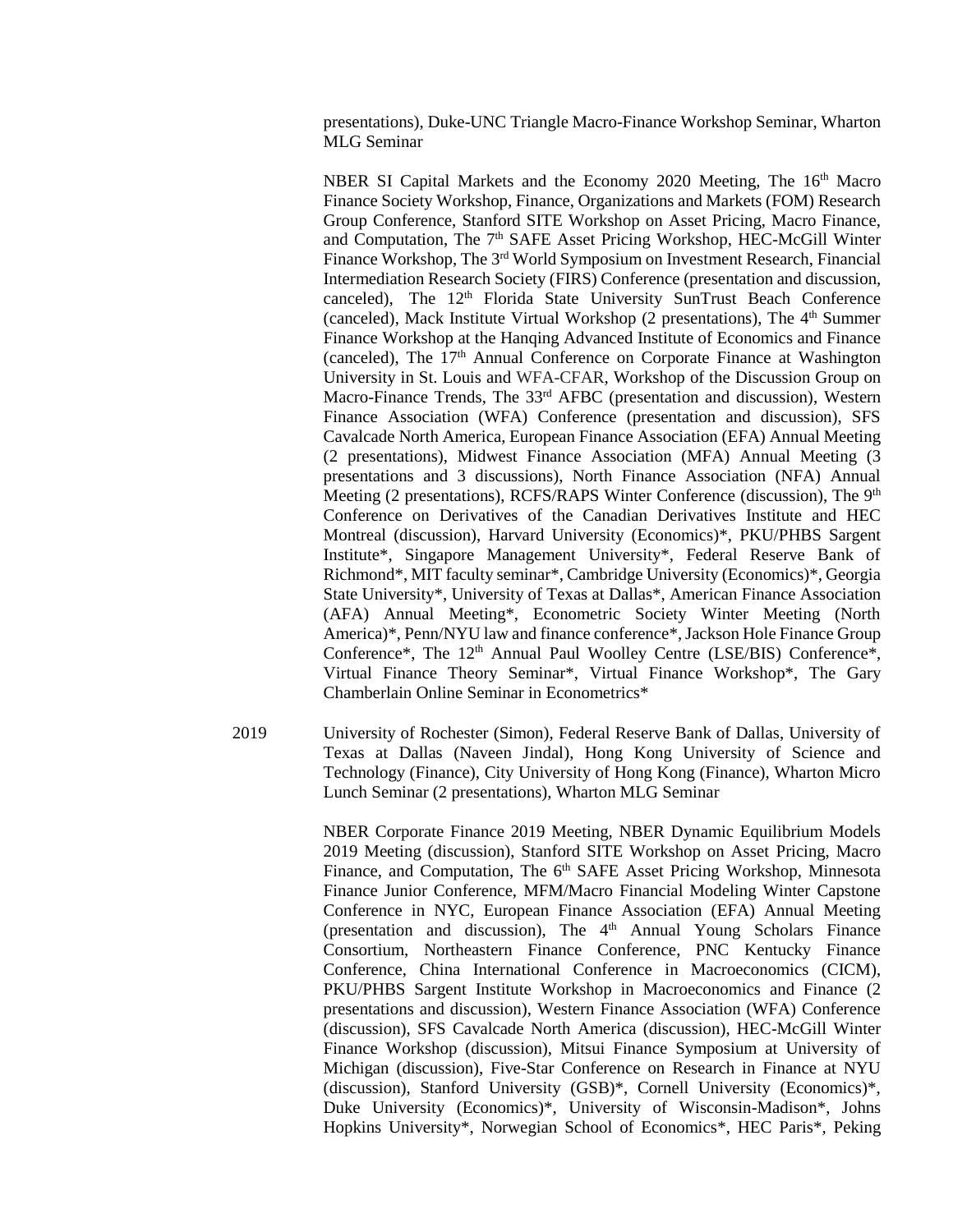University\*, Nova School of Business and Economics\*, Chinese University of Hong Kong (Shenzhen)\*, PKU/PHBS Sargent Institute\*, Bank of Canada\*, BI Norwegian Business School\*, Amsterdam Business School\*, McGill University (Economics)\*, UC Riverside (Economics)\*, Midwest Finance Association Annual Meeting (MFA)\*, North Finance Association (NFA) Annual Meeting\*, The 2nd HKUST-JINAN Joint Workshop on Macroeconomics\*, Econometric Society Annual Meeting (Asia)\*, Conference on Systemic Risk and Financial Stability at Freiburg Institute for Advanced Studies\*, The Macroeconomy and Finance in China Conference by the Becker Friedman Institute at University of Chicago\*, MIT Capital Markets Research Workshop (lecture)\*, Mitsui Center Summer School on Structural Estimation in Corporate Finance (lecture)\*

2018 INSEAD (Finance), University of Pennsylvania (Economics), Peking University (Guanghua), Wharton Micro Lunch Seminar (2 presentations)

> Duke-UNC Finance Conference, MIT Junior Finance Faculty Conference, American Finance Association (AFA) Annual Meeting (2 presentations), The 2<sup>nd</sup> Corporate Policies and Asset Prices (COAP) Conference, European Finance Association (EFA) Annual Meeting (2 presentations and discussion), North American Finance Association (NFA) Annual Meeting, Mack Institute Workshop, HKUST-JINAN Macro Conference (2 presentations), PKU/PHBS Sargent Institute Workshop in Macroeconomics and Finance (discussion), Princeton University (Economics)\*, Arizona State University (WP Carey)\*, Federal Reserve Bank at Boston\*, Yale Cowles Foundation Workshop\*, HKUST Macroeconomics Conference\*, HKUST Finance Symposium\*

2017 University of Pennsylvania (Economics), University of British Columbia (Sauder), Federal Reserve Bank of Philadelphia, University of Arizona (Eller), University of Hong Kong, Wharton Micro Lunch Seminar

> The 27<sup>th</sup> Utah Winter Finance Conference, Red Rock Finance Conference (discussion), Stanford SITE on the Macroeconomics of Uncertainty and Volatility, Conference of Macroeconomic Modelling and Model Comparison (CEPR MMCN Conference 2017 at Frankfurt), AMA Conference of Marketing Strategy Meets Wall Street, University of Wisconsin-Madison Junior Conference, Rising Five-Star Workshop at Columbia Business School, The 28<sup>th</sup> Annual Conference on Financial Economics and Accounting (CFEA), Macro Finance Modeling Summer Meeting, Western Finance Association (WFA) Conference (discussion), Midwest Financial Association (MFA) Conference (discussion), Northern Finance Association (NFA) Conference (discussion), UNC Chapel Hill Junior Finance Roundtable (discussion), Taxes University A&M (Mays)\*, Nanyang Technology University in Singapore\*, Singapore Management University\*, Hong Kong University of Science and Technology\*, Hong Kong Joint Finance Research Workshop\*, The 30<sup>th</sup> Australasian Finance and Banking Conference\*, 2017 Auckland Finance Meeting\*

2016 University of Chicago (Booth), Duke University (Fuqua), University of Minnesota Twin Cities (Carlson), Cheung Kong Graduate School of Business (CKGSB), The Ohio State University (Fisher), Texas University A&M (Mays), UCLA (Anderson), University of Pennsylvania (Wharton), Wharton Macro Lunch Seminar, The University of North Carolina at Chapel Hill (Kenan–Flagler), Washington University in St. Louis (Olin)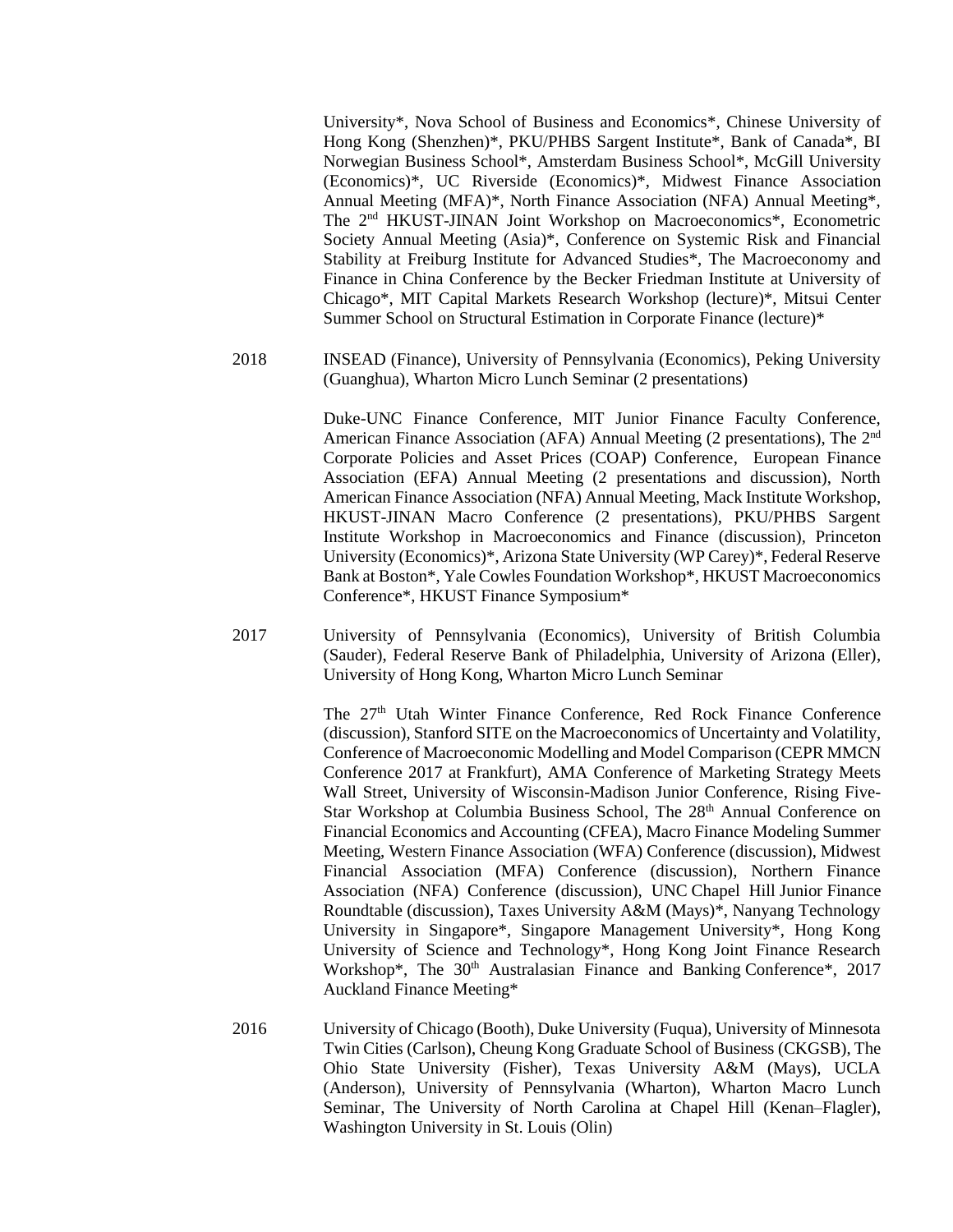Stanford SITE on New Models in Macro Finance, American Economic Association (AEA) Conference, SFS Finance Cavalcade (discussion)

2015 MIT (Sloan)

Macro Financial Modeling (MFM) Group Meeting at New York City, CSRA Conference, Norwegian School of Economics\*, Paris School of Economics\*, Polytechnique\*

- 2014 University of Chicago (Booth)\*, Harvard University (HBS)\*, Northwestern University (Kellogg)\*, New York University (Stern)\*, Washington University in St. Louis (Olin)\*, New York University (Statistics)\*, London School of Economics\*, Temple University\*, Cheung Kong Graduate School of Business (CKGSB)\*, Food and Drug Administration (FDA)\*, University of Florida Winter Workshop\*, Utah Winter Finance Conference\*, Joint Statistical Meeting\*
- 2013 Macro Financial Modeling (MFM) Meeting Group at Chicago, MIT (Sloan)\*, Chicago CITE Conference\*, INSEAD\*, ITAM Finance Conference\*, Macro Finance Workshop\*, NBER Asset Pricing Meeting\*, NBER SI Capital Markets and Economy Meeting\*, Red Rock Finance Conference\*, UBC Winter Finance Conference\*, Western Finance Association (WFA) Conference\*
- 2010 MIT Econometrics Lunch Seminar, Goldman Sachs Asset Management, Columbia University (Biostatistics)\*
- 2009 Conference on Modeling High Frequency Data in Finance, J.P. Morgan, Joint Statistical Meeting, The 2nd IMS-China International Conference on Statistics and Probability, The first IMS-Asia Pacific Rim Meeting, The 23rd New England Statistics Symposium, Workshop on "Nonparametric Statistics, Refined, Redefined and Renewed", Workshop on Innovation and Inventiveness in Statistical Methodologies, University of Pennsylvania (Statistics)\*, Columbia University (Statistics)\*
- 2008 J.P. Morgan

| <b>INVITED</b><br><b>CONFERENCE</b><br><b>DISCUSSIONS</b> | 2023 | American Finance Association (AFA) Annual Meeting<br>"Efficiency or Resiliency? Corporate Choice between Financial and Operational<br>Hedging"<br>by V. Archarya (NYU), H. Almeida (Illinois), Y. Amihud (NYU), P. Liu (Purdue) |
|-----------------------------------------------------------|------|---------------------------------------------------------------------------------------------------------------------------------------------------------------------------------------------------------------------------------|
|                                                           | 2022 | The 5 <sup>th</sup> World Symposium on Investment Research<br>"Cash Heterogeneity and the Payout Channel of Monetary Policy"<br>by A. Pazarbasi (Frankfurt School)                                                              |
|                                                           |      | Western Finance Association (WFA) Conference<br>"Price Rigidities and Credit Risk"<br>by P. Augustin (McGill), L. Cong (McGill), A Corhay (Toronto), and M. Weber<br>(Chicago)                                                  |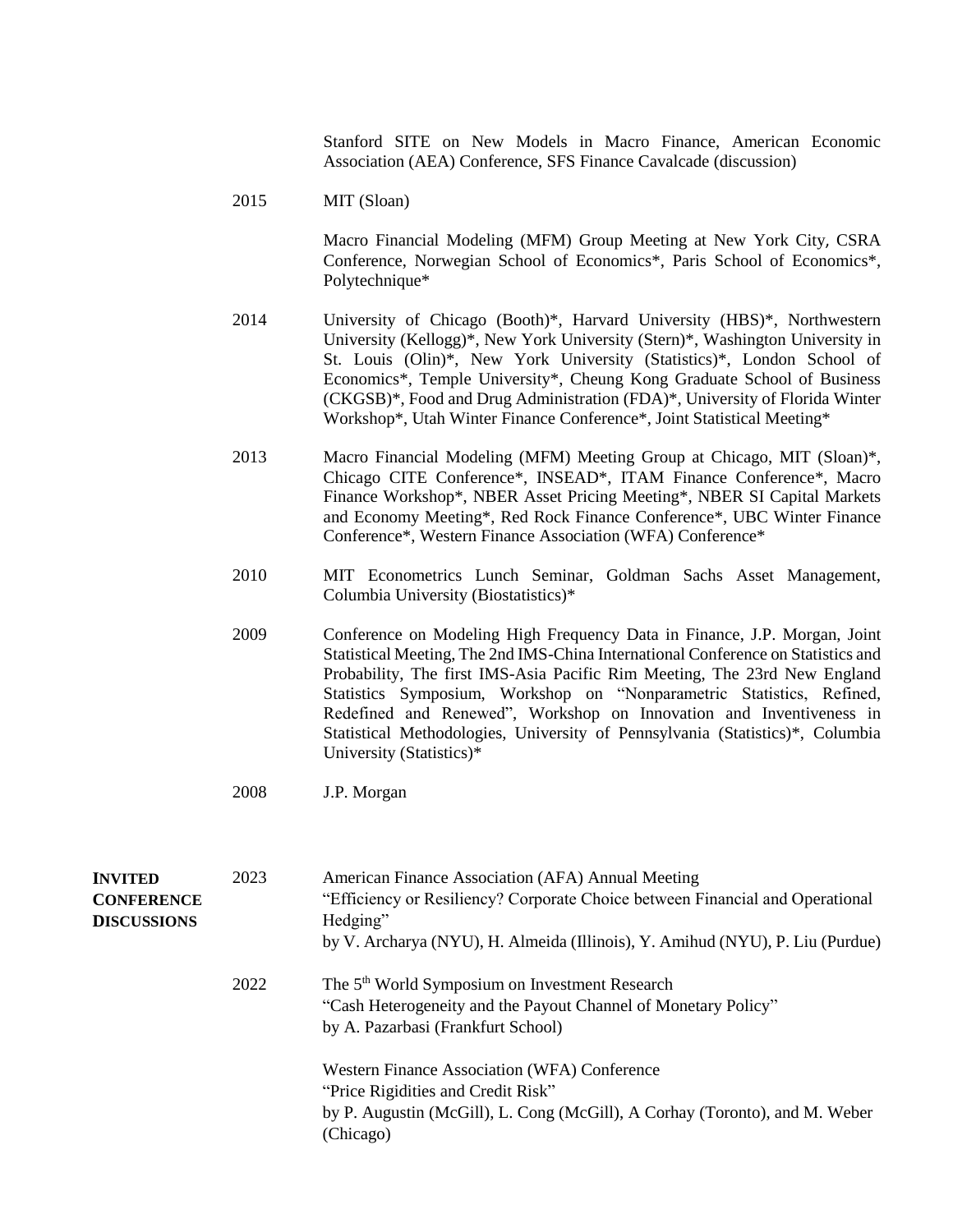|      | <b>SFS Finance Cavalcade Conference</b><br>"Financial and Total Wealth Inequality with Declining Interest Rates"<br>by D. Greenwald (MIT), M. Leombroni (Stanford), H. Lustig (Stanford), and S.<br>Van Nieuwerburgh (Columbia)               |
|------|-----------------------------------------------------------------------------------------------------------------------------------------------------------------------------------------------------------------------------------------------|
|      | PKU/PHBS Sargent Institute Workshop on Macroeconomics and Finance<br>"Does Climate Change Impact Sovereign Bond Yields?"<br>by M. Barnett (ASU) and C. Yannelis (Chicago)                                                                     |
|      | Midwest Finance Association (MFA) Annual Meeting<br>"Model Identification vs. Market Efficiency"<br>by A. Chinco (CUNY)                                                                                                                       |
|      | Midwest Finance Association (MFA) Annual Meeting<br>"Equilibrium Value and Profitability Premium"<br>by H. Ai (Minnesota), J. Li (SAIF), and J. Tong (Toronto)                                                                                |
| 2021 | The 4 <sup>th</sup> Finance Symposium at INSEAD<br>"Priceless Consumption"<br>by F. Belo (INSEAD) and A. Donangelo (UT Austin)                                                                                                                |
|      | ILE/Wharton Law and Finance Seminar<br>"Noisy Factors"<br>by P. Akey (Toronto), A. Robertson (Toronto), and M. Simutin (Toronto)                                                                                                              |
|      | Oxford Saïd - Risk Center at ETH Zürich Macro-finance Conference<br>"The Value of Arbitrage"<br>by E. Dávila (Yale), D. Graves (Yale), and C. Parlatore (NYU)                                                                                 |
|      | Western Finance Association (WFA) Conference<br>"The Effect of Stock Ownership on Individual Spending and Loyalty"<br>by P. Medina (Texas A&M), V. Mittal (Columbia), and M. Pagel (Columbia)                                                 |
|      | Financial Intermediation Research Society (FIRS) Conference<br>"The Effect of Principal Reduction on Household Distress: Evidence from<br>Mortgage Cramdown"<br>by J. Cespedes (Minnesota), C. Parra (PUC of Chile), and C. Sialm (UT Austin) |
|      | <b>Asian Finance Association Annual Conference</b><br>"Social Interactions, Volatility Clustering, and Momentum"<br>T. He (Sydney), K. Li (Macquarie), C. Santi (UCC), and L. Shi (Macquarie)                                                 |
|      | Financial Markets and Corporate Governance Conference<br>"Distressed Firm Restructurings and Hedge Funds with Expertise: Saviors and<br>Vultures"<br>by N. Baranchuk (UT Dallas) and M. Rebello (UT Dallas)                                   |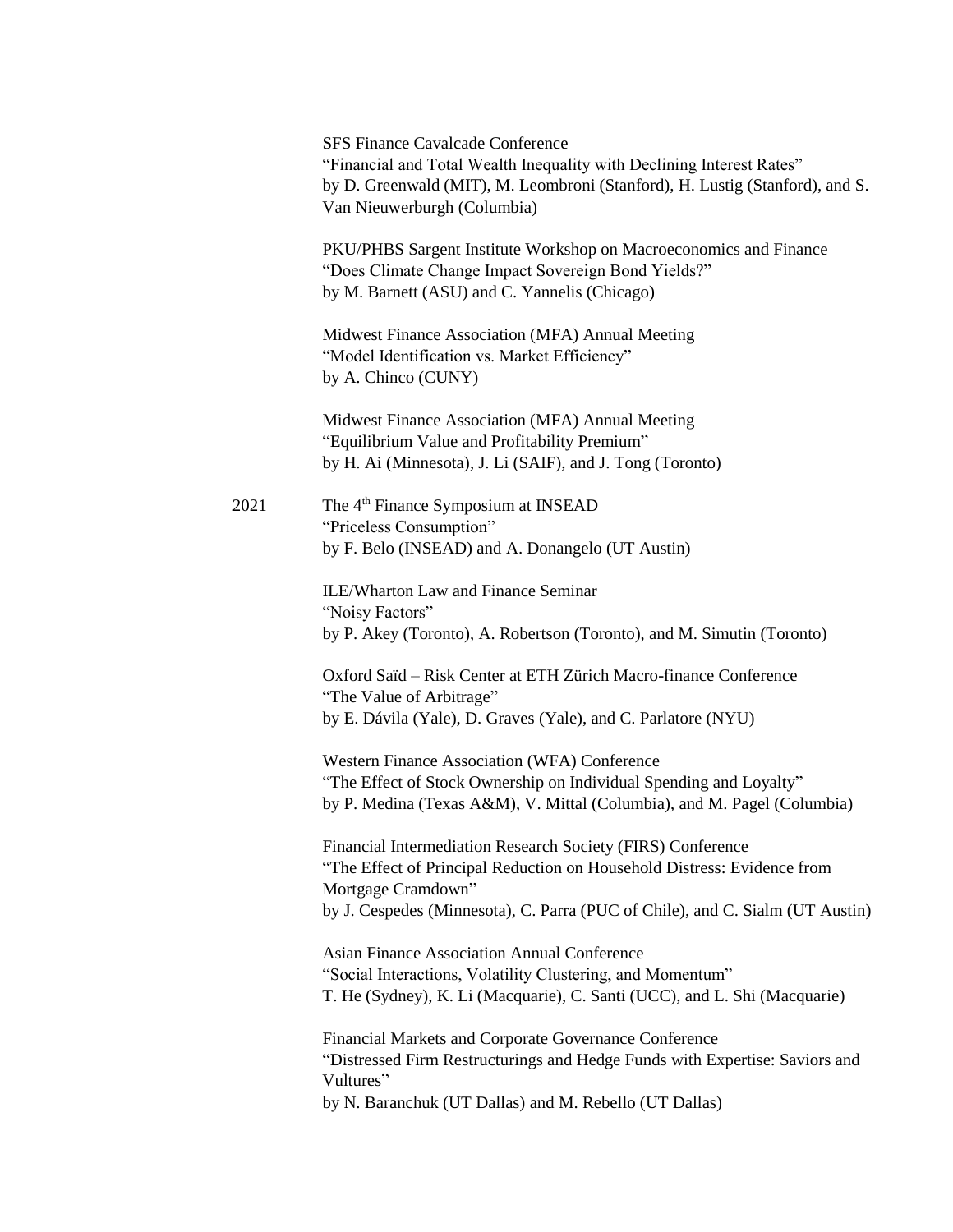| 2020 | The 33rd AFBC<br>"The Utilization Premium"                                                                                                                                                                 |
|------|------------------------------------------------------------------------------------------------------------------------------------------------------------------------------------------------------------|
|      | by F. Grigoris (Indiana University) and G. Segal (UNC Chapel Hill)                                                                                                                                         |
|      | The 9 <sup>th</sup> Conference on Derivatives by the Canadian Derivatives Institute and<br><b>HEC</b> Montreal                                                                                             |
|      | "The Dark Matter in Equity Index Volatility Dynamics: Assessing the<br>Economic Rationales for Unspanned Risks"                                                                                            |
|      | by G. Bakshi (Temple), J. Crosby (Maryland), and X. Gao (Temple)                                                                                                                                           |
|      | Western Finance Association (WFA) Conference<br>"Do the Right Firms Survive Bankruptcy?"                                                                                                                   |
|      | by S. Antill (Stanford University)                                                                                                                                                                         |
|      | <b>RCFS/RAPS Winter Conference</b><br>"A New Perspective on the Price & Amount of Consumption Risk:<br>Implications on Asset Dynamics"                                                                     |
|      | by R. Elkamhi (Toronto) and C. Jo (Toronto)                                                                                                                                                                |
|      | Financial Intermediation Research Society (FIRS) Conference<br>"Counterparty Risk: Implications for Network Linkages and Asset Prices"<br>by F. Grigoris (UNC), Y. Hu (UNC), G. Segal (UNC) --- Canceled   |
|      | Midwest Finance Association (MFA) Annual Meeting<br>"Risk-sharing and Investment according to Cournot and Arrow-Debreu"<br>by D. Neuhann (UT Austin) and M. Sockin (UT Austin)                             |
|      | Midwest Finance Association (MFA) Annual Meeting<br>"The Leading Premium"<br>by M. Croce (Bocconi), T. Marchuk (BI Norwegian), and C. Schlag (Goethe)                                                      |
|      | Midwest Finance Association (MFA) Annual Meeting<br>"Jumps and the Correlation Risk Premium: Evidence from Equity Options"<br>by N. Branger (Muenster), R. Flacke (Muenster), and F. Middelhoff (Muenster) |
| 2019 | Five-Star Conference on Research in Finance<br>"Valuing Private Equity Investments Strip by Strip"<br>by A. Gupta (NYU) and S. van Nieuwerburgh (Columbia)                                                 |
|      | PKU/PHBS Sargent Institute Workshop on Macroeconomics and Finance<br>"Finance in a Time of Disruptive Growth"<br>by N. Garleanu (UC Berkeley) and S. Panageas (UCLA)                                       |
|      | <b>NBER Dynamic Equilibrium Models Meeting</b><br>"Valuation Risk Revalued"                                                                                                                                |
|      | by O. de Groot (Liverpool), A. Richter (FRB), and N. Throckmorton (W&M)                                                                                                                                    |
|      | European Finance Association (EFA) Conference                                                                                                                                                              |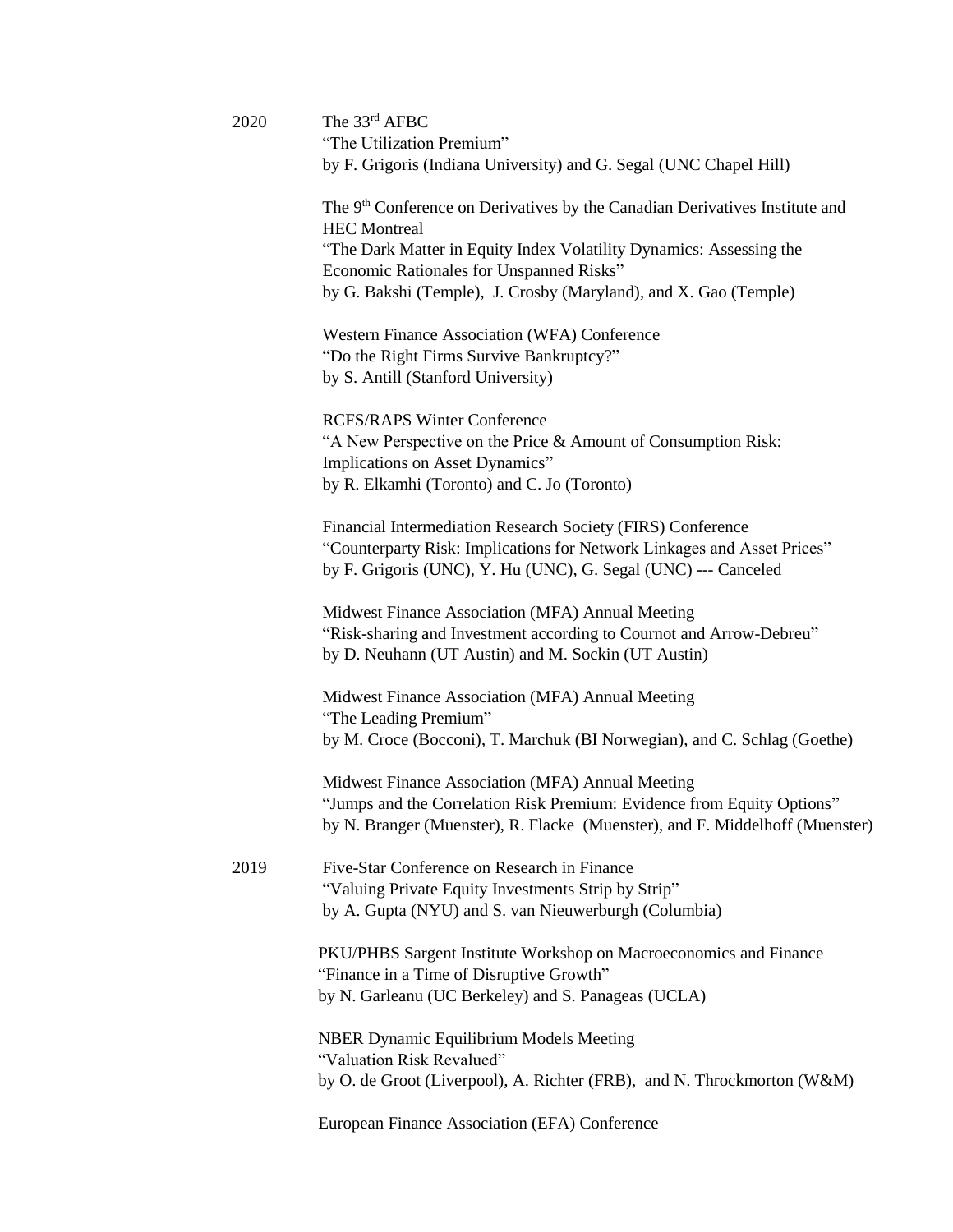|      | "Q: Risk, Rents, or Growth?"<br>by A. Corhay (Toronto), H. Kung (LBS), and L. Schmid (Duke)                                                                                                     |
|------|-------------------------------------------------------------------------------------------------------------------------------------------------------------------------------------------------|
|      | Western Finance Association (WFA) Conference<br>"Reflexivity in Credit Markets"<br>by R. Greenwood (Harvard), S. Hanson (Harvard), and L. Jin (Cal Tech)                                        |
|      | <b>SFS Finance Cavalcade Conference</b><br>"Bond Risk Premia with Machine Learning"<br>by D. Bianchi (Warwick), A. Tamoni (LSE), and M. Buechner (Warwick)                                      |
|      | Mitsui Finance Symposium at University of Michigan<br>"Government Debt and Risk Premia"<br>by Y. Liu (HKU)                                                                                      |
|      | HEC-McGill Winter Finance Workshop<br>"How Risky is the U.S. Corporate Sector?"<br>by T. Davydiuk (CMU), S. Richard (Wharton), I. Shaliastovich (Wisconsin), and<br>A. Yaron (Wharton)          |
| 2018 | PKU/PHBS Sargent Institute Workshop on Macroeconomics and Finance<br>"Disclosure, Competition, and Learning from Asset Prices"<br>by L. Yang (Toronto)                                          |
|      | European Finance Association (EFA) Conference<br>"The Endowment Model and Modern Portfolio Theory"<br>by S. Dimmock (Nanyang Tech.), N. Wang (Columbia), and J. Yang (SUFE)                     |
| 2017 | UNC Chapel Hill Junior Finance Roundtable<br>"Production Networks and Stock Returns: The Role of Vertical Creative Destruction"<br>by M. Gofman (Rochester), G. Segal (UNC), and Y. Wu (Oregon) |
|      | <b>Red Rock Finance Conference</b><br>"Creative Destruction and the Rational Evolution of Bubbles"<br>by B. Carlin (UCLA) and D. Andrea (UCLA)                                                  |
|      | Northern Finance Association (NFA) Conference<br>"Predictive Regressions with Imperfect Predictors"<br>by R. Kan (Toronto) and S. Tang (Toronto)                                                |
|      | Western Finance Association (WFA) Conference<br>"Taper Tantrums: QE, its Aftermath and Emerging Market Capital Flows"<br>by A. Chari (UNC), K. Stedman (UNC), and C. Lundblad (UNC)             |
|      | Midwest Finance Association (MFA) Annual Meeting<br>"Dynamic Moral Hazard And Irreversible Investment"<br>by I. Mitra (University of Michigan)                                                  |
| 2016 | <b>SFS Finance Cavalcade Conference</b><br>"Rational Inattention, Misallocation, and Asset Prices"                                                                                              |